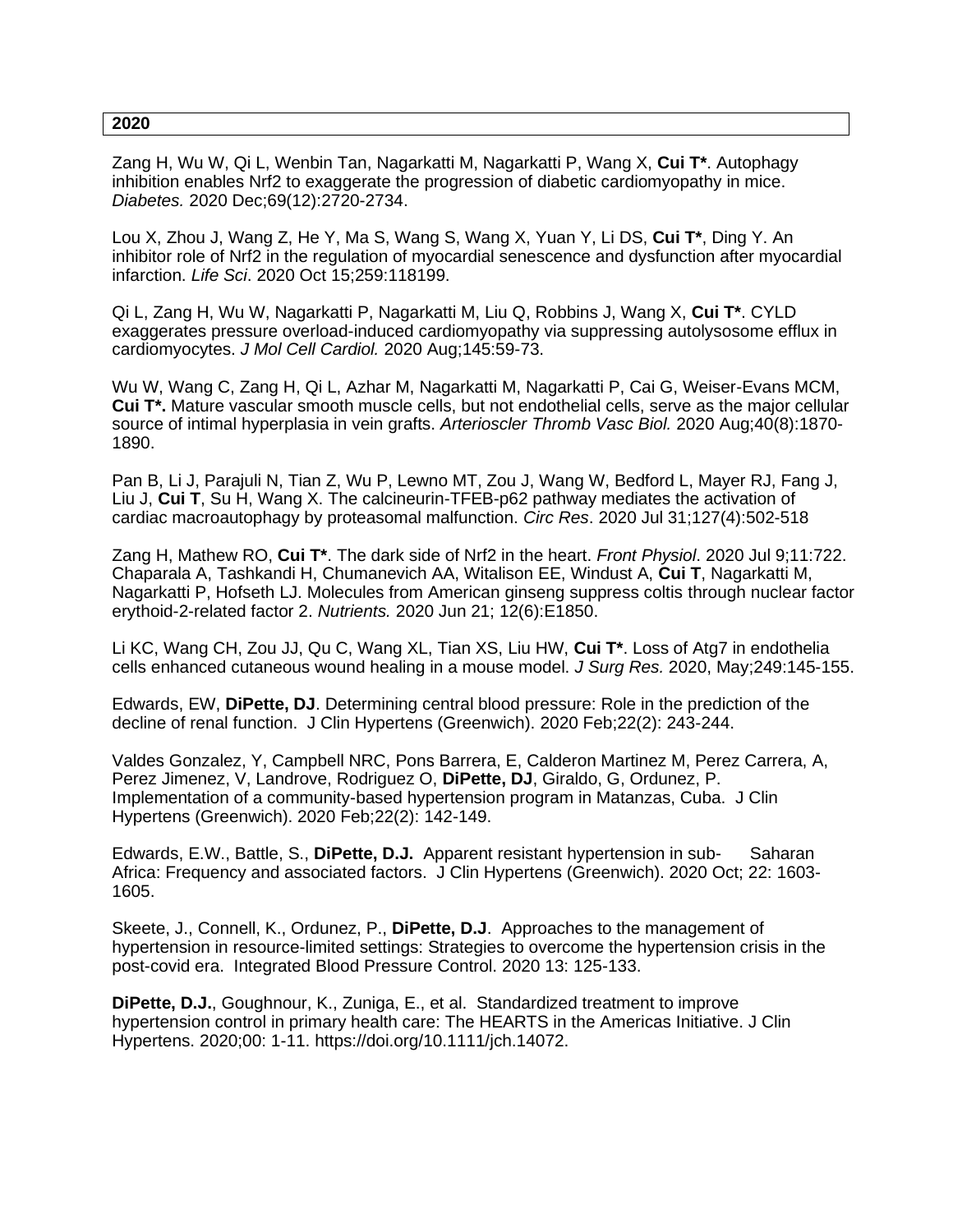Torres WM, **Spinale FG**, Shazly T. Speckle-Tracking Echocardiography Enables Model-Based Identification of Regional Stiffness Indices in the Left Ventricular Myocardium. Cardiovasc Eng Technol. 2020 Apr;11(2):176-187.

Torres WM, Barlow SC, Moore A, Freeburg LA, Hoenes A, Doviak H, Zile MR, Shazly T, **Spinale FG**. Changes in Myocardial Microstructure and Mechanics With Progressive Left Ventricular Pressure Overload. JACC Basic Transl Sci. 2020 Apr 29;5(5):463-480.

Menick DR, Zile MR, Spinale FG. Focusing Heart Failure Research on Myocardial Fibrosis to Prioritize Translation. J Card Fail. 2020 Oct;26(10):876-884.

Matesic LE, Freeburg LA, Snyder LB, Duncan LA, Moore A, Perreault PE, Zellars KN, Goldsmith EC, **Spinale FG**. The ubiquitin ligase WWP1 contributes to shifts in matrix proteolytic profiles and a myocardial aging phenotype with diastolic heart. Am J Physiol Heart Circ Physiol. 2020 Oct 1;319(4):H765-H774.

Lobb DC, Doviak H, Brower GL, Romito E, O'Neill JW, Smith S, Shuman JA, Freels PD, Zellars KN, Freeburg LA, Khakoo AY, Lee T, **Spinale FG**. Targeted Injection of a Truncated Form of Tissue Inhibitor of Metalloproteinase 3 Alters Post-Myocardial Infarction Remodeling. J Pharmacol Exp Ther. 2020 Nov;375(2):296-307.

Boutagy NE, Feher A, Pfau D, Liu Z, Guerrera NM, Freeburg LA, Womack SJ, Hoenes AC, Zeiss C, Young LH, **Spinale FG**, Sinusas AJ. Dual Angiotensin Receptor-Neprilysin Inhibition With Sacubitril/Valsartan Attenuates Systolic Dysfunction in Experimental Doxorubicin-Induced Cardiotoxicity. JACC CardioOncol. 2020 Dec;2(5):774-787.

Dela Justina V, Rodrigues dos Passos Junior R, **Webb RC**, Privieron F, Lima VV and Giachini FR. *O*-GlcNAc impairs endothelial function in uterine arteries from virgin but not pregnant rats: the role of GSK3β. Eur J Pharmacol 880:173133, 2020.

Calmasini FB, McCarthy CG, Wenceslau CF, Priviero FBM, Antunes E and Webb RC. Toll-like receptor 9 regulates metabolic profile and contributes to obesity-induced benign prostatic hyperplasia in mice. Pharmacol Reports 71:179-187, 2020.

de Oliveira A, Faustino J, **Webb RC** and Nunes K. Blockade of the TLR4-MD2 complex lowers blood pressure and improves vascular function in a murine model of type 1 diabetes. Sci Reports, in press, 2020.

Sousa-Lopes A, Alves de Freitas R, Carneiro FS, Nunes KP, Allahdadi KJ, **Webb RC**, Tostes RC and Giachini FR and Lima VV. Angiotensin (1-7) inhibits Ang II-mediated ERK1/2 activation by stimulating MKP-1 activation in vascular smooth muscle cells. Int J Mol Cell Med 9:50-61, 2020.

Schiffrin EL, Flack J, Ito S, Muntner P and **Webb RC**. Hypertension and COVID-19. Am J Hypertension 33:373-374, 2020.

Schiffrin EL, Flack J, Ito S, Muntner P and **Webb RC**. Response to letter to the editor. COVID-19 and ACEI/ARB: not associated? by Adrija Hajra A and Bandyopadhyay D. Am J Hypertension 33:789-790, 2020.

Nunes KP and **Webb RC**. New insights into RhoA/Rho-kinase signaling: A key regulator of vascular contraction. Small GTPases 12:458-469, 2021, 2020.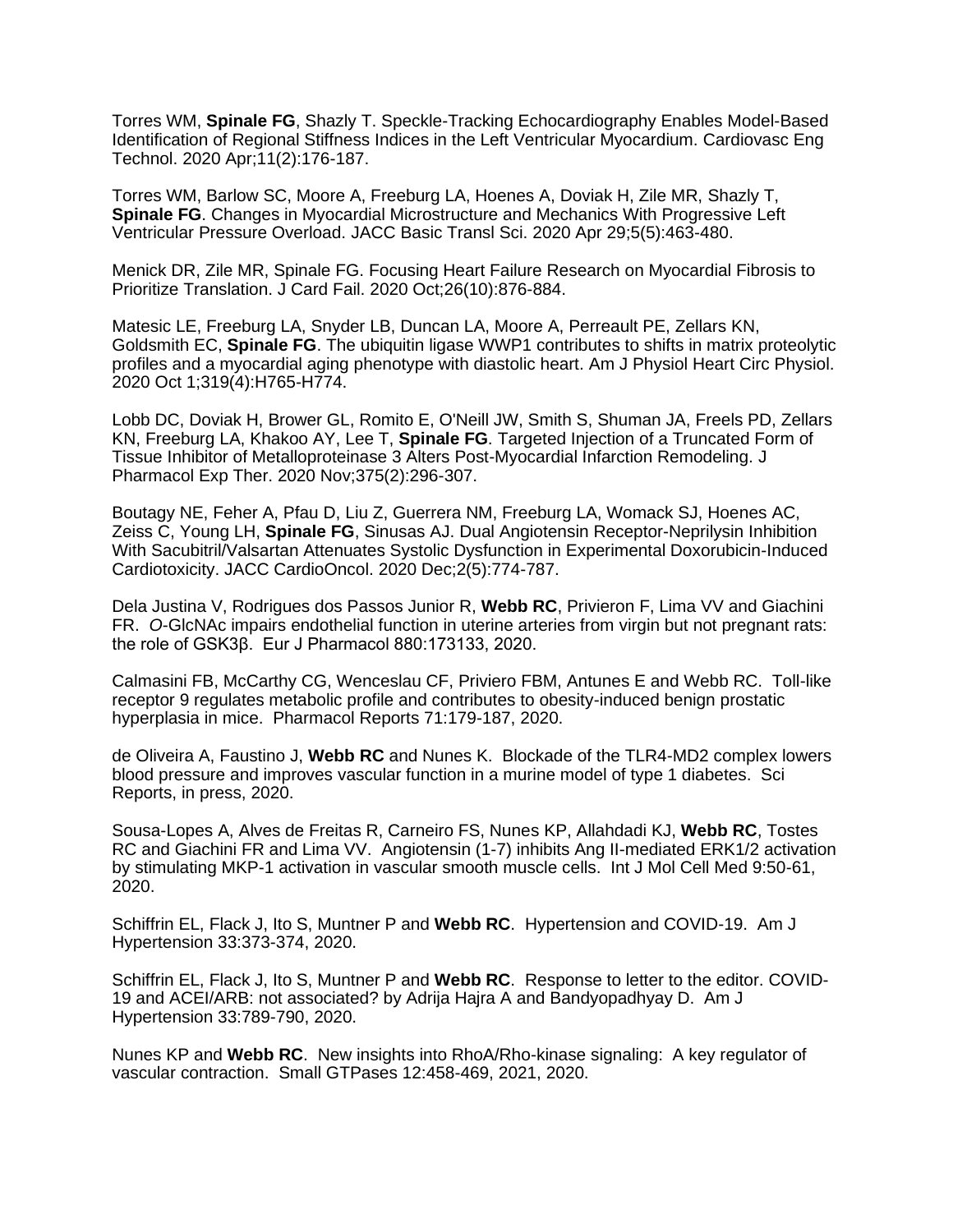Arishe OO, Ebeigbe AB and **Webb RC**. Use of a combination of insulin sensitizers and antioxidant supplements in the management of pregnancy hypertensive disorders. Am J Hypertension 33:602-603, 2020.

Justina VD, Giachini FR, Priviero F and Webb RC. Double-stranded RNA and Toll-like receptor activation: A novel mechanism contributing to blood pressure regulation. Clin Sci 134:303-313, 2020.

Justina VD, Giachini FR, Sullivan J and **Webb RC**. Toll-like receptors contribute to sex differences in blood pressure regulation. J Cardiovasc Pharmacol 76:255-266, 2020.

Martinez-Muniz GA and **Wood SK**<sup>\*u</sup>(2020). Sex differences in the Inflammatory consequences of stress: Implications for Pharmacotherapy.*Journal of Pharmacology and Experimental Therapeutics* (Special Issue invited review*).* 375: 161-174.

Pope BS and **Wood SK**<sup>\*u</sup> (2020). Advances in understanding mechanisms and therapeutic targets to treat comorbid depression and cardiovascular disease. *Neuroscience and Biobehavioral Reviews* (Special issue invited review). 116: 337-349.

Oliviera LA, Gomes-de-Souza L, Benini R, Wood SK<sup>u</sup>, Crestani CC (2020). Both CRF<sub>1</sub> and CRF<sup>2</sup> receptors in the bed nucleus of stria terminalis are involved in baroreflex impairment evoked by chronic stress in rats. *Progress in Neuropsychopharmacology & Biological Psychiatry*. Volume 105.

## **2021**

Hohn J, Tan, W, Carver A, Barrett H, **Carver W**. Roles of exosomes in cardiac fibroblast activation and fibrosis. Cells 10:2933, 2021.

Kostelnik C, Crouse KJ, **Carver W**, Eberth J. Longitudinal histomechanical heterogeneity of the internal thoracic artery. J Mech Behavior Biomed Mat 116: 104314, 2021.

**Carver W**, Fix E, Fix C, Fan D, Chakrabarti M, Azhar M. Effects of emodin, a plant-derived anthraquinone derivative, on TGF-b1-induced cardiac fibroblast activation an function J Cell Physiol 236:74407449, 2021.

Cao X, Tian Y, Nguyen V, Zhang Y, Gao C, yin R, **Carver W**, Fan D, Albrecth H, Cui T, Tan W Spike protein of SARS-CoV-2 activates macrophages and contributes to induction of acute lung inflammations in mice. FASEB J 35:e21801, 2021.

**Corbett, C.F.,** Daratha, K.B., McPherson, S., Smith, C.L., Wiser, M.S., Vogrig, B.K., Murphy, S., Cantu, R., Dyck, D. (2021). Patient activation, depressive symptoms, and self-rated health: care management intervention effects among high-need, medically complex adults. *International Journal of Environmental Research and Public Health. 18*(3), 56909. [https://doi.org?10.3390/ijerph18115690.](https://doi.org/?10.3390/ijerph18115690)

Lefferts EC, Lefferts W, Hibner B, Haus JM, Baynard T, Phillips SA, **Lane-Cordova AD**, Fernhall B, *Oral vitamin C restores endothelial function during acute inflammation in young and older adults.* Physiological Reports. Accepted October 14, 2021.

DuBose L, Weng T, Pierce GL, Wharff C, Reist L, Hamilton C, O'Deen A, Dubishar K, **Lane-Cordova AD,** and Voss M, *Association Between Cardiorespiratory Fitness and Cerebrovascular*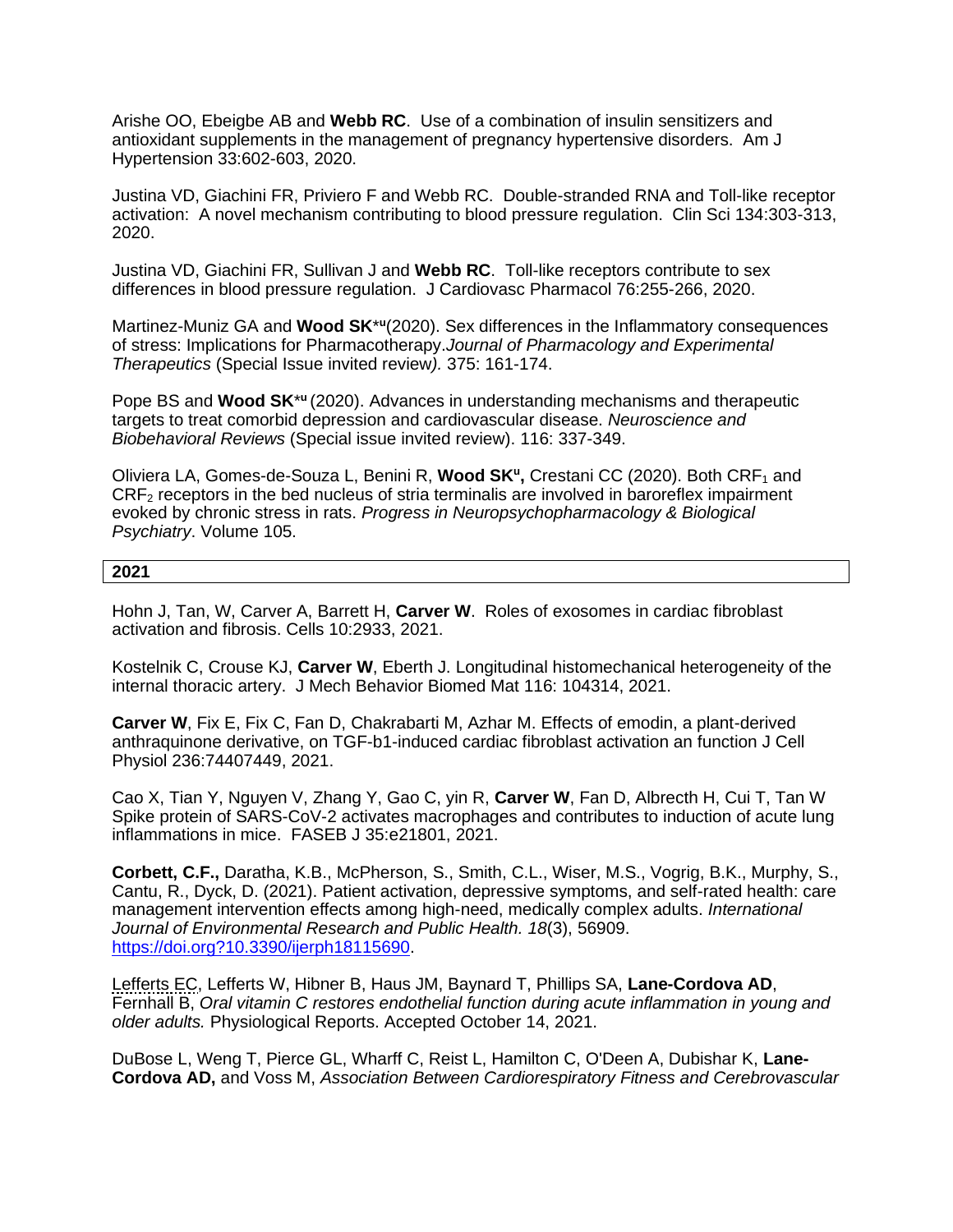*Reactivity to a Breath Hold Stimulus in Older Adults: Influence of Aerobic Exercise Training*. Journal of Applied Physiology. Conditionally accepted 09/20/2021.

Harrison, A.T., **Lane-Cordova, A**., La Fountaine, M.F., & Moore, R.D. *Impact of concussion history on heart rate variability during bouts of acute stress.* Journal of Athletic Training. Sep 20. doi: 10.4085/1062-6050-0314.21. Online ahead of print.

Ruiz-Ramie JJ, Barber JL, Lloyd-Jones DM, Gross MD, Rana JS, Sidney S, Jacobs DR Jr, **Lane-Cordova AD**, Sarzynski MA, *[Cardiovascular Health Trajectories and Elevated C-](https://pubmed-ncbi-nlm-nih-gov.pallas2.tcl.sc.edu/34423651/)[Reactive Protein: The CARDIA Study.](https://pubmed-ncbi-nlm-nih-gov.pallas2.tcl.sc.edu/34423651/)* J Am Heart Assoc. 2021 Aug 21:e019725. doi: 10.1161/JAHA.120.019725.

Webber-Ritchey K, **Lane-Cordova A***, Health Disparities and COVID-19 [Pandemic:](https://digitalscholarship.unlv.edu/cgi/viewcontent.cgi?article=2076&context=jhdrp) Increasing Clinical Research [Participation](https://digitalscholarship.unlv.edu/cgi/viewcontent.cgi?article=2076&context=jhdrp) among African Americans,* Journal of Health Disparities Research and Practice. Volume 14, Issue 2, Summer 2021, pp. 53-63 © Center for Health Disparities Research, School of Public Health, University of Nevada, Las Vegas.

**Spinale FG**. Injectable Biomaterials and Myocardial Infarction: Gaining a Toehold in an Unstable Matrix. JACC Basic Transl Sci. 2021 Apr 27;6(4):362-364.

Badertscher P, Gregg D, Baicu CF, Ramakrishnan V, **Spinale FG**, Zile MR, Gold MR. Racial difference in atrial size and extracellular matrix homeostatic response to hypertension: Is this a potential mechanism of reduced atrial fibrillation in African Americans? Heart Rhythm O2. 2021 Jan 12;2(1):37-45.

Lindsey ML, de Castro Brás LE, DeLeon-Pennell KY, Frangogiannis NG, Halade GV, O'Meara CC, **Spinale FG**, Kassiri Z, Kirk JA, Kleinbongard P, Ripplinger CM, Brunt KR. Reperfused vs. nonreperfused myocardial infarction: when to use which model. Am J Physiol Heart Circ Physiol. 2021 Jul 1;321(1):H208-H213.

Young BD, Moreland H, Oatmen KE, Freeburg LA, Shahab Z, Herzog E, Miller EJ, **Spinale FG**. Cytokine Signaling and Matrix Remodeling Pathways Associated with Cardiac Sarcoidosis Disease Activity Defined Using FDG PET Imaging. Int Heart J. 2021 Sep 30;62(5):1096-1105.

Snyder LB, Lai Y, Doviak H, Freeburg LA, Laney VK, Moore A, Zellars KN, Matesic LE, Spi**nale FG**. Ubiquitin ligase Wwp1 gene deletion attenuates diastolic dysfunction in pressure-overload hypertrophy. Am J Physiol Heart Circ Physiol. 2021 Nov 1;321(5):H976-H984.

Richardson WJ, Rogers JD, Spinale FG. Does the Heart Want What It Wants? A Case for Self-Adapting, Mechano-Sensitive Therapies After Infarction. Front Cardiovasc Med. 2021 Sep 10;8:705100.

Lindsey ML, Brunt KR, Kirk JA, Kleinbongard P, Calvert JW, de Castro Brás LE, DeLeon-Pennell KY, Del Re DP, Frangogiannis NG, Frantz S, Gumina RJ, Halade G, Jones SP, Ritchie RH, **Spinale FG**, Thorp EB, Ripplinger CM, Kassiri Z. Guidelines for in vivo mouse models of myocardial infarction. Am J Physiol Heart Circ Physiol. 2021 Oct 8.

Odigwe BE, **Spinale FG**, Valafar H. Application of machine learning in early recommendation of cardiac resynchronization therapy. Springer Nature - Research Book Series:Transactions on Computational Science & Computational Intelligence, in press.

Cao X, Tian Y, Nguyen V, Zhang Y, Gao C, Yin R, Carver W, Fan D, Albrecht H, **Cui T**, Tan W. Spike protein of SARS-CoV-2 activates macrophages and contributes to induction of acute lung inflammation in male mice. *FASEB J*. 2021 Sep:35(9):e21801.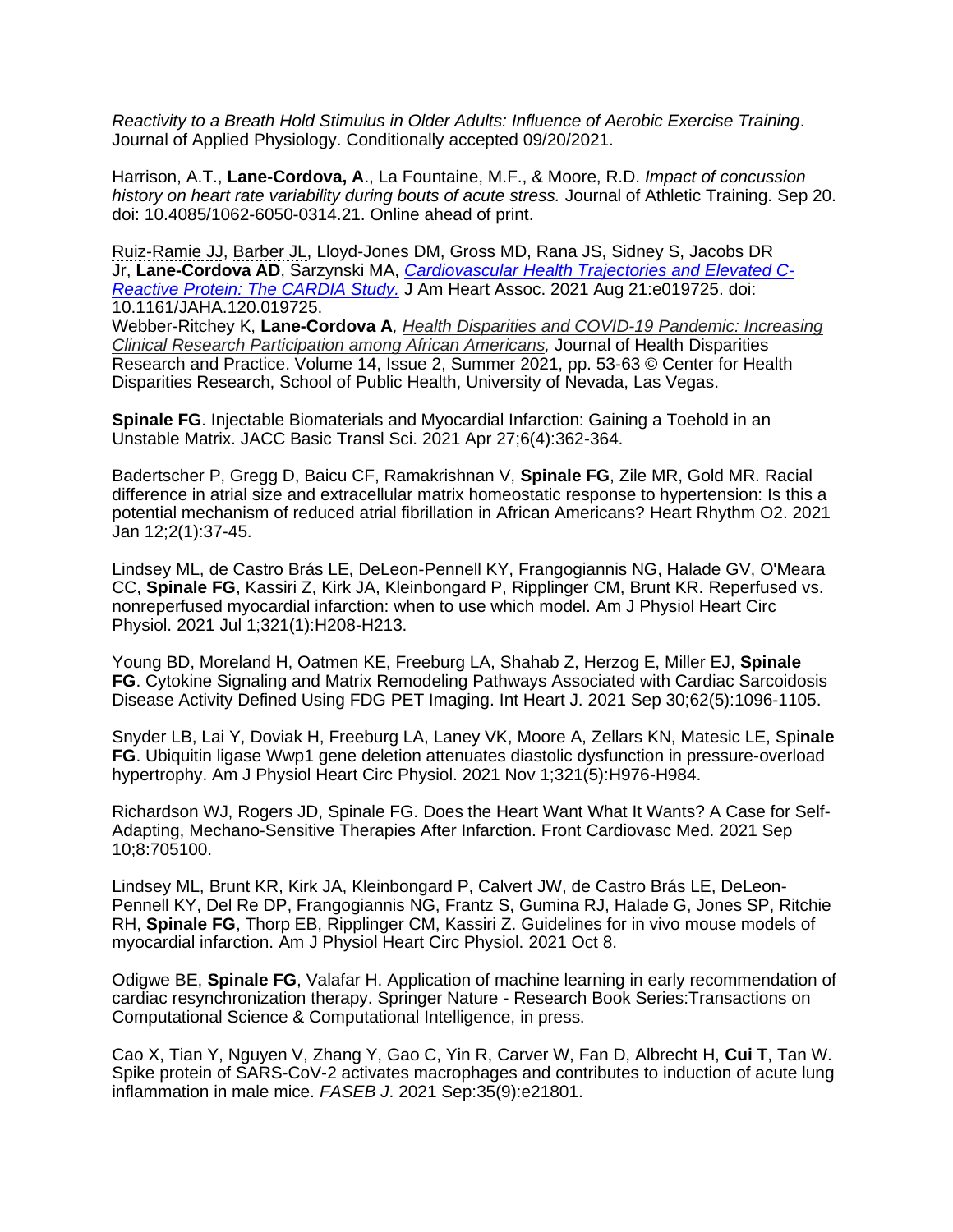Lewno MT, **Cui T**, Wang X. Cullin deneddylation suppresses the necroptotic pathways in cardiomyocytes. *Front Physiol*. 2021 Jun 28;12690423.

Wu W, Qin Q, Ding Y, Li DS, Nagarkatti M, Nagarkatti P, Wang W, Wang X, **Cui T\***. Autophagy controls Nrf2-mediated dichotomy in pressure overloaded hearts. *Front Physiol*. 2021 May 13:12:673145

Hiremath DS, Priviero FBM, **Webb RC**, Ko CM and Narayan P. Constitutive LH receptor activity impairs NO mediated penile smooth muscle relaxation. Reproduction 161:31-41, 2021.

Chen L, Zhu H, Su S, Harshfield G, Sullivan J, **Webb RC**, Blumenthal JA, Wang X, Huang Y, Treiber FA, Kapuku G, Li W and Dong Y. High-mobility group box-1 is associated with obesity, inflammation and subclinical cardiovascular risk among young adults. A longitudinal cohort study. Aterioscler Thromb Vascul Biol 40:2776-2784, 2020.

de Oliveira AA, Priviero F, Tostes RC, **Webb RC**, and Nunes KP. Dissecting the interaction between HSP70 and vascular contraction: role of  $Ca<sup>2+</sup>$  handling mechanisms. Scientific Reports 11:1420, 2021.

Priviero FBM, Calmasini FB, Dela Justina V, Wenceslau CF, McCarthy CG and **Webb RC**. Macrophage-specific Toll like receptor 9 (TLR9) causes corpus cavernosum dysfunction in mice fed a high fat diet. J Sexual Med 18:723-731, 2021.

de Oliveira AA, Priviero F, **Webb RC**, and Nunes KP. Impaired HSP70 expression in the aorta of female rats: a novel insight into sex-specific differences in vascular function. Frontiers Physiol, 2021 Apr 22;12:666696. doi: 10.3389/fphys.2021.666696. eCollection 2021.

Priviero F and **Webb RC**. Biology of iatrogenic sexual dysfunction in men and women survivors of cancer. Urologic Oncology, in press, 2021.

McCarthy CG, Wilczynski S, Wenceslau CF and **Webb RC**. A new storm on the horizon in COVID-19: Bradykinin-induced vascular complications. Vascular Pharmacol 137:106826, 2021.

Wilczynski SA, Wenceslau CF, Cameron G. McCarthy CG and **Webb RC**. A cytokine/bradykinin storm comparison: What is the relationship between hypertension and COVID-19? Am J Hypertension 34:304-306, 2021.

dos Anjos Moraes R, **Webb RC** and Silva DF. Vascular dysfunction in diabetes and obesity: focus on TRP channels. Front Physiol 2021 Feb 26;12:645109. doi: 10.3389/fphys.2021.645109. eCollection 2021.PMID: 33716794

Arishe OO and **Webb RC**. VE-PTP Inhibition: A novel therapeutic target for hypertension in diabetic patients. Cardiovasc Res 117:1423-1425, 2021.

Cicalese SM, Fernandes da Silva J, Priviero F, **Webb RC**, Eguchi S and Tostes RC. Vascular stress signaling in hypertension. Circ Res 128:969-992, 2021.

Justina VD, Giachini FR, Priviero F, **Webb RC**. COVID-19 and Hypertension: Is there a role for dsRNA and activation of Toll-like receptor 3? Vascular Pharmcol 140:106861, 2021.

Wenceslau CF, McCarthy CG, Earley S, England SK, Filosa JA, Goulopoulou S, Gutterman DD, Isakson BE, Kanagy NL, Martinez-Lemus LA, Sonkusare SK, Thakore P, Trask AJ, Watts SW and Webb RC. Guidelines for the measurement of vascular function and structure in isolated arteries and veins. Am J Physiol 321:H77-H111, 2021.